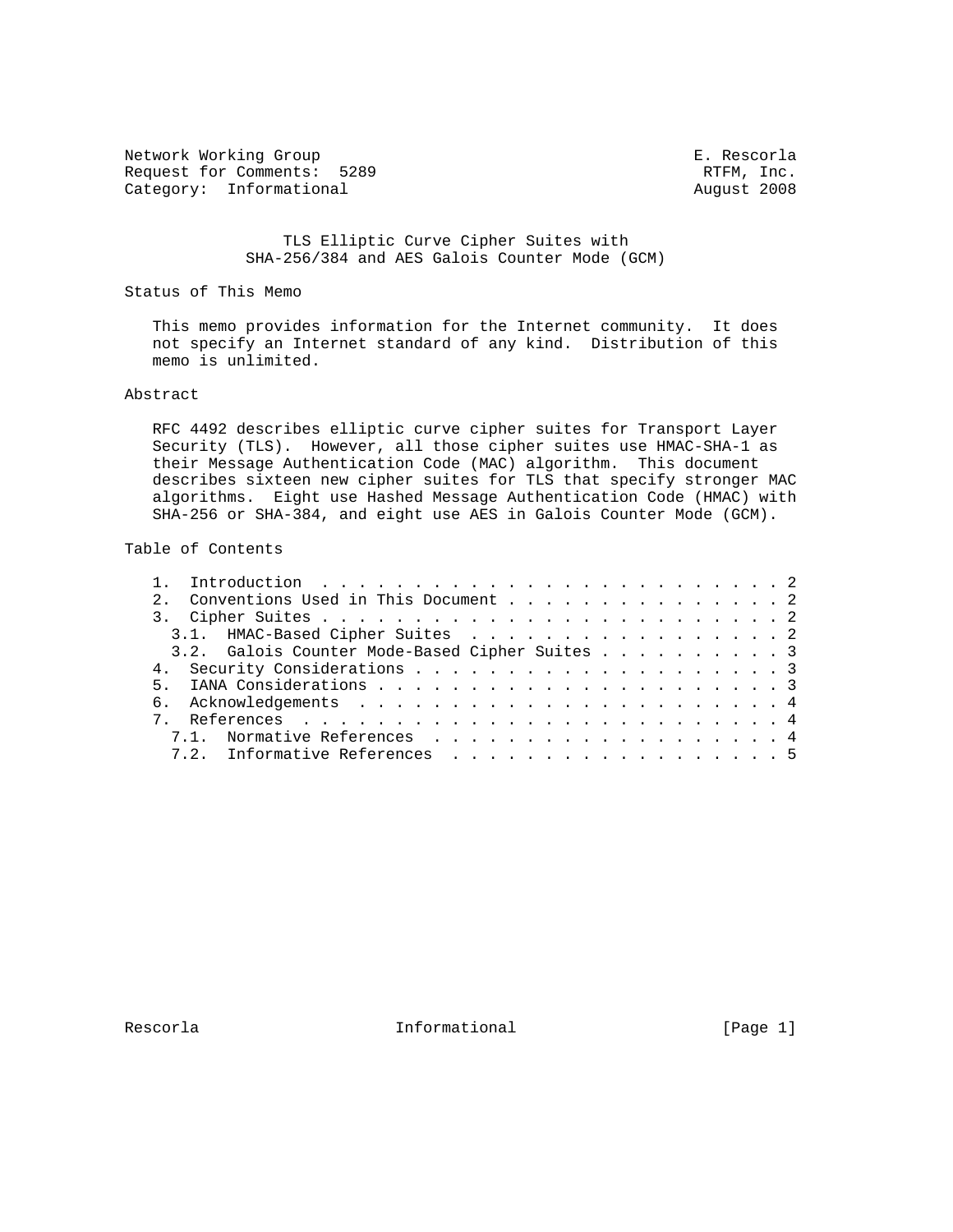# 1. Introduction

 RFC 4492 [RFC4492] describes Elliptic Curve Cryptography (ECC) cipher suites for Transport Layer Security (TLS). However, all of the RFC 4492 suites use HMAC-SHA1 as their MAC algorithm. Due to recent analytic work on SHA-1 [Wang05], the IETF is gradually moving away from SHA-1 and towards stronger hash algorithms. This document specifies TLS ECC cipher suites that use SHA-256 and SHA-384 [SHS] rather than SHA-1.

 TLS 1.2 [RFC5246], adds support for authenticated encryption with additional data (AEAD) cipher modes [RFC5116]. This document also specifies a set of ECC cipher suites using one such mode, Galois Counter Mode (GCM) [GCM]. Another document [RFC5288] provides support for GCM with other key establishment methods.

2. Conventions Used in This Document

 The key words "MUST", "MUST NOT", "REQUIRED", "SHALL", "SHALL NOT", "SHOULD", "SHOULD NOT", "RECOMMENDED", "MAY", and "OPTIONAL" in this document are to be interpreted as described in [RFC2119].

3. Cipher Suites

 This document defines 16 new cipher suites to be added to TLS. All use Elliptic Curve Cryptography for key exchange and digital signature, as defined in RFC 4492.

3.1. HMAC-Based Cipher Suites

 The first eight cipher suites use AES [AES] in Cipher Block Chaining (CBC) [CBC] mode with an HMAC-based MAC:

| CipherSuite TLS_ECDHE_ECDSA_WITH_AES_128_CBC_SHA256 | $= \{0xC0, 0x23\}$ |  |
|-----------------------------------------------------|--------------------|--|
| CipherSuite TLS_ECDHE_ECDSA_WITH_AES_256_CBC_SHA384 | $= \{0xC0, 0x24\}$ |  |
| CipherSuite TLS_ECDH_ECDSA_WITH_AES_128_CBC_SHA256  | $= \{0xC0, 0x25\}$ |  |
| CipherSuite TLS_ECDH_ECDSA_WITH_AES_256_CBC_SHA384  | $= \{0xC0, 0x26\}$ |  |
| CipherSuite TLS_ECDHE_RSA_WITH_AES_128_CBC_SHA256   | $= \{0xC0, 0x27\}$ |  |
| CipherSuite TLS_ECDHE_RSA_WITH_AES_256_CBC_SHA384   | $= \{0xC0, 0x28\}$ |  |
| CipherSuite TLS_ECDH_RSA_WITH_AES_128_CBC_SHA256    | $= \{0xC0, 0x29\}$ |  |
| CipherSuite TLS_ECDH_RSA_WITH_AES_256_CBC_SHA384    | $= \{0xC0, 0x2A\}$ |  |

 These eight cipher suites are the same as the corresponding cipher suites in RFC 4492 (with names ending in "\_SHA" in place of "\_SHA256" or "\_SHA384"), except for the MAC and Pseudo Random Function (PRF) algorithms.

Rescorla **Informational** Informational [Page 2]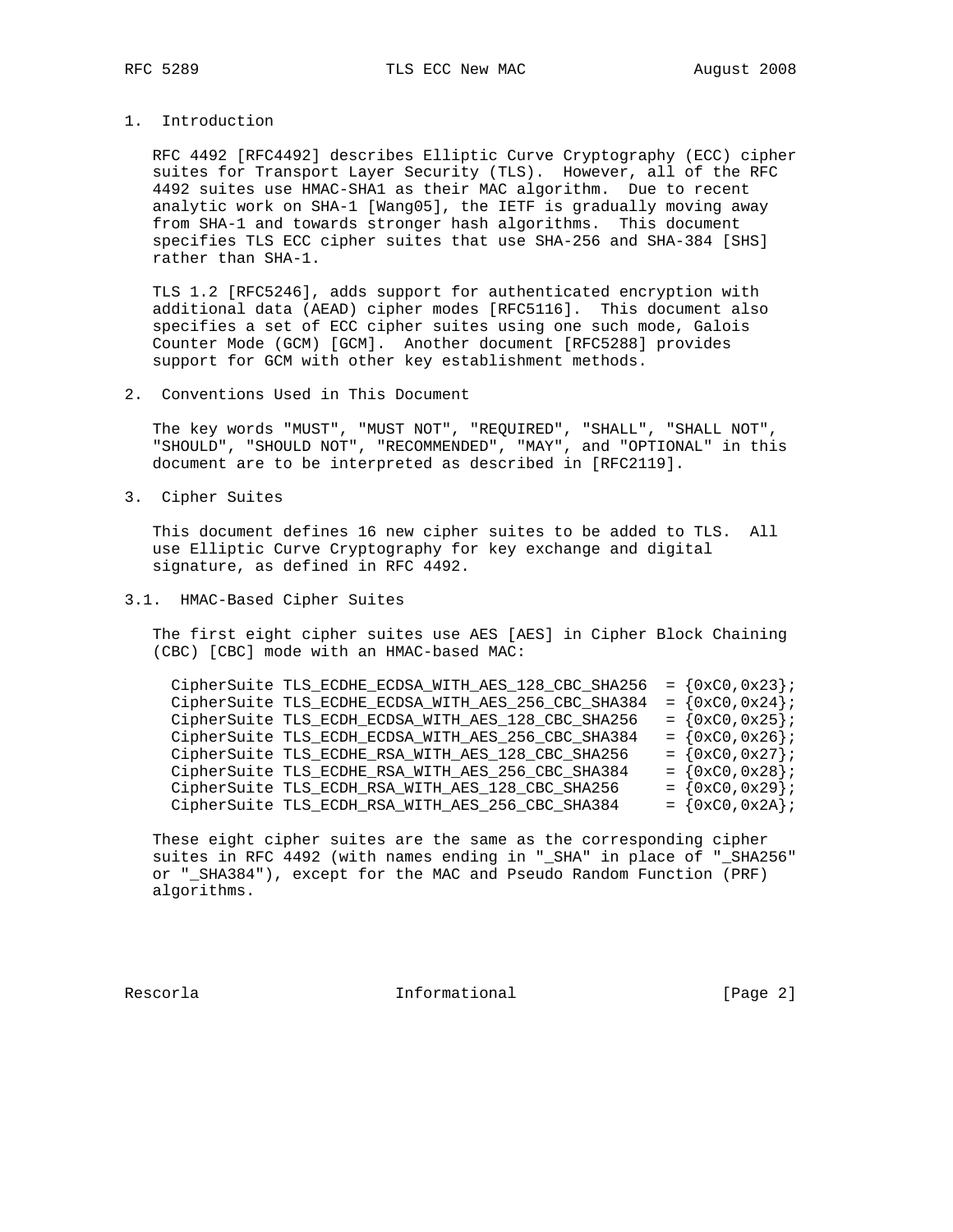These SHALL be as follows:

- o For cipher suites ending with \_SHA256, the PRF is the TLS PRF [RFC5246] with SHA-256 as the hash function. The MAC is HMAC [RFC2104] with SHA-256 as the hash function.
- o For cipher suites ending with \_SHA384, the PRF is the TLS PRF [RFC5246] with SHA-384 as the hash function. The MAC is HMAC [RFC2104] with SHA-384 as the hash function.
- 3.2. Galois Counter Mode-Based Cipher Suites

 The second eight cipher suites use the same asymmetric algorithms as those in the previous section but use the new authenticated encryption modes defined in TLS 1.2 with AES in Galois Counter Mode (GCM) [GCM]:

CipherSuite TLS\_ECDHE\_ECDSA\_WITH\_AES\_128\_GCM\_SHA256 =  $\{0 \times C0, 0 \times 2B\}$ ; CipherSuite TLS\_ECDHE\_ECDSA\_WITH\_AES\_256\_GCM\_SHA384 =  ${0xC0, 0x2C}$ ; CipherSuite TLS\_ECDH\_ECDSA\_WITH\_AES\_128\_GCM\_SHA256 =  $\{0 \times C0, 0 \times 2D\}$ ; CipherSuite TLS\_ECDH\_ECDSA\_WITH\_AES\_256\_GCM\_SHA384 =  $\{0 \times C0, 0 \times 2E\}$ ; <code>CipherSuite TLS\_ECDHE\_RSA\_WITH\_AES\_128\_GCM\_SHA256 = {0xC0,0x2F};</code> <code>CipherSuite TLS\_ECDHE\_RSA\_WITH\_AES\_256\_GCM\_SHA384 = {0xC0,0x30};</code> <code>CipherSuite TLS\_ECDH\_RSA\_WITH\_AES\_128\_GCM\_SHA256</code>  $=$   $\{0xC0, 0x31\}$ ; <code>CipherSuite TLS\_ECDH\_RSA\_WITH\_AES\_256\_GCM\_SHA384</code>  $=$   $\{0 \times C0, 0 \times 32\}$ ;

 These cipher suites use authenticated encryption with additional data algorithms AEAD\_AES\_128\_GCM and AEAD\_AES\_256\_GCM described in [RFC5116]. GCM is used as described in [RFC5288].

The PRFs SHALL be as follows:

- o For cipher suites ending with \_SHA256, the PRF is the TLS PRF [RFC5246] with SHA-256 as the hash function.
- o For cipher suites ending with \_SHA384, the PRF is the TLS PRF [RFC5246] with SHA-384 as the hash function.
- 4. Security Considerations

 The security considerations in RFC 4346, RFC 4492, and [RFC5288] apply to this document as well. In addition, as described in [RFC5288], these cipher suites may only be used with TLS 1.2 or greater.

Rescorla **Informational** Informational [Page 3]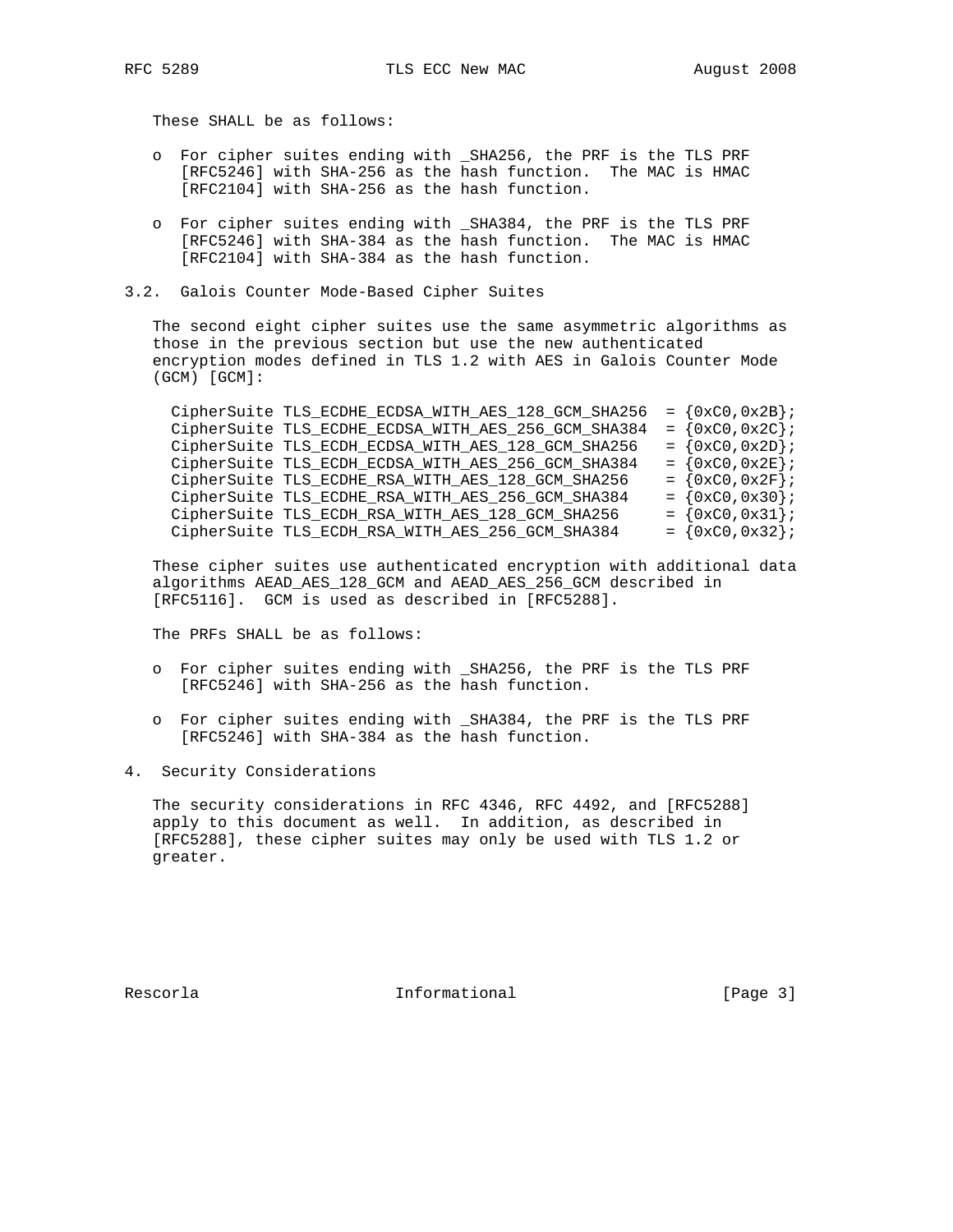# 5. IANA Considerations

IANA has assigned the following values for these cipher suites:

|  | CipherSuite TLS_ECDHE_ECDSA_WITH_AES_128_CBC_SHA256 | $= \{0xC0, 0x23\}$               |
|--|-----------------------------------------------------|----------------------------------|
|  | CipherSuite TLS ECDHE ECDSA WITH AES 256 CBC SHA384 | $= \{0xC0, 0x24\}$               |
|  | CipherSuite TLS_ECDH_ECDSA_WITH_AES_128_CBC_SHA256  | $= \{0xC0, 0x25\}$               |
|  | CipherSuite TLS_ECDH_ECDSA_WITH_AES_256_CBC_SHA384  | $= \{0xC0, 0x26\}$               |
|  | CipherSuite TLS ECDHE RSA WITH AES 128 CBC SHA256   | $= \{0xC0, 0x27\}$               |
|  | CipherSuite TLS_ECDHE_RSA_WITH_AES_256_CBC_SHA384   | $= \{0xC0, 0x28\}$               |
|  | CipherSuite TLS_ECDH_RSA_WITH_AES_128_CBC_SHA256    | $= \{0xC0, 0x29\}$               |
|  | CipherSuite TLS_ECDH_RSA_WITH_AES_256_CBC_SHA384    | $= \{0xC0, 0x2A\}$               |
|  | CipherSuite TLS_ECDHE_ECDSA_WITH_AES_128_GCM_SHA256 | $= \{0xC0, 0x2B\}$               |
|  | CipherSuite TLS_ECDHE_ECDSA_WITH_AES_256_GCM_SHA384 | $= \{0xC0, 0x2C\}$               |
|  | CipherSuite TLS_ECDH_ECDSA_WITH_AES_128_GCM_SHA256  | $= \{0xC0, 0x2D\}$               |
|  | CipherSuite TLS_ECDH_ECDSA_WITH_AES_256_GCM_SHA384  | $= \{0 \times C0, 0 \times 2E\}$ |
|  | CipherSuite TLS_ECDHE_RSA_WITH_AES_128_GCM_SHA256   | $= \{0xC0, 0x2F\}$               |
|  | CipherSuite TLS ECDHE RSA WITH AES 256 GCM SHA384   | $= \{0xC0, 0x30\}$               |
|  | CipherSuite TLS_ECDH_RSA_WITH_AES_128_GCM_SHA256    | $= \{0xC0, 0x31\}$               |
|  | CipherSuite TLS ECDH RSA WITH AES 256 GCM SHA384    | $= \{0xC0, 0x32\}$               |

#### 6. Acknowledgements

This work was supported by the US Department of Defense.

 David McGrew, Pasi Eronen, and Alfred Hoenes provided reviews of this document.

- 7. References
- 7.1. Normative References
	- [RFC2104] Krawczyk, H., Bellare, M., and R. Canetti, "HMAC: Keyed- Hashing for Message Authentication", RFC 2104, February 1997.
	- [RFC2119] Bradner, S., "Key words for use in RFCs to Indicate Requirement Levels", BCP 14, RFC 2119, March 1997.
	- [RFC4492] Blake-Wilson, S., Bolyard, N., Gupta, V., Hawk, C., and B. Moeller, "Elliptic Curve Cryptography (ECC) Cipher Suites for Transport Layer Security (TLS)", RFC 4492, May 2006.
	- [RFC5116] McGrew, D., "An Interface and Algorithms for Authenticated Encryption", RFC 5116, January 2008.
- [RFC5246] Dierks, T. and E. Rescorla, "The Transport Layer Security (TLS) Protocol Version 1.2", RFC 5246, August 2008.

Rescorla **Informational** Informational [Page 4]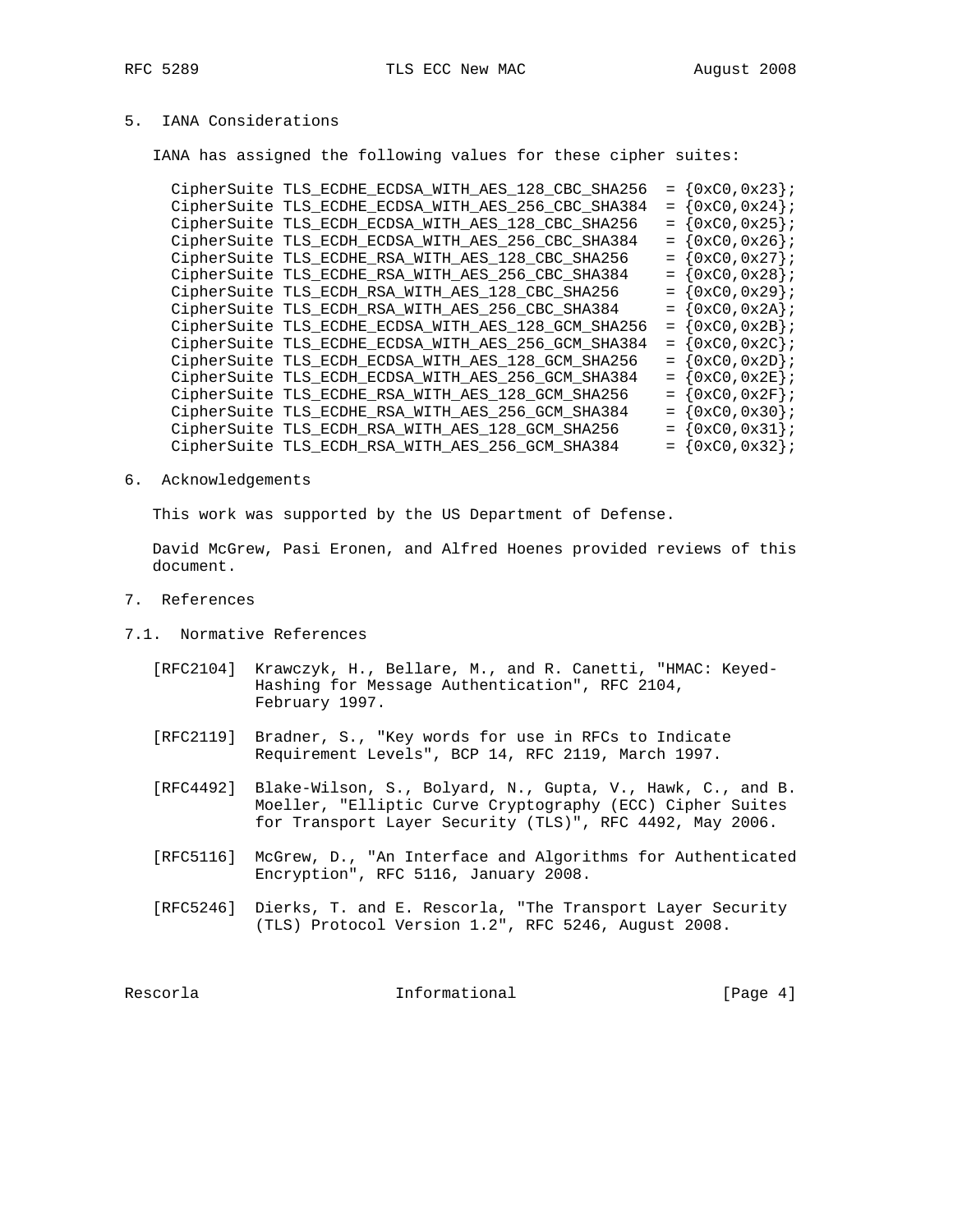- [RFC5288] Salowey, J., Choudhury, A., and D. McGrew, "AES-GCM Cipher Suites for TLS", RFC 5288, August 2008.
- [AES] National Institute of Standards and Technology, "Specification for the Advanced Encryption Standard (AES)", FIPS 197, November 2001.
- [SHS] National Institute of Standards and Technology, "Secure Hash Standard", FIPS 180-2, August 2002.
- [CBC] National Institute of Standards and Technology, "Recommendation for Block Cipher Modes of Operation - Methods and Techniques", SP 800-38A, December 2001.
- [GCM] National Institute of Standards and Technology, "Recommendation for Block Cipher Modes of Operation: Galois/Counter Mode (GCM) for Confidentiality and Authentication", SP 800-38D, November 2007.
- 7.2. Informative References

 [Wang05] Wang, X., Yin, Y., and H. Yu, "Finding Collisions in the Full SHA-1", CRYPTO 2005, August 2005.

Author's Address

 Eric Rescorla RTFM, Inc. 2064 Edgewood Drive Palo Alto 94303 USA

EMail: ekr@rtfm.com

Rescorla **Informational** Informational [Page 5]